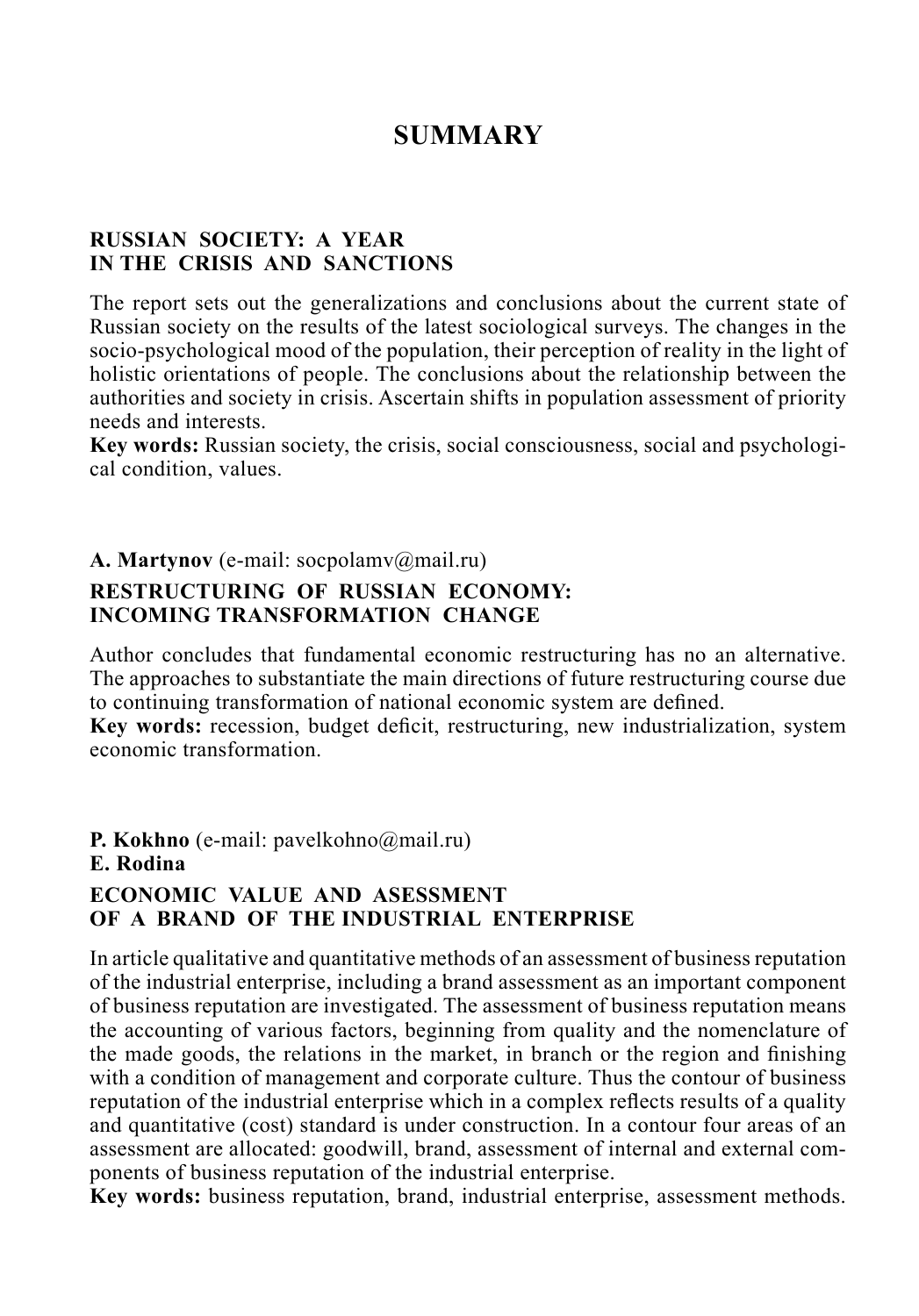## **S. Lutsenko** (e-mail:scorp\_ante@rambler.ru) **SUSTAINABLE GROWTH AND INVESTMENT BEHAVIOR**

The author researches potential possibilities of the firm to investment within the limits of the neoclassical theory of investment. Unlike the previous researches, in article is used the sustainable growth indicator (G Higgins). By means of it, probably to identify borders of investment opportunities of the company. Besides, the author estimates influence of a monetary and credit policy of the state on investment behavior. The model (specification) is tested for a subject of adequacy of forecasting. It is estimated three kinds of specifications: pooled regression, regression with a random effect and regression with the fixed effect.

**Key words:** investment behavior, neoclassical theory of investment, financing, sensitivity, adverse selection.

## **I. Groshev,**

A. Krasnoslobodcev (e-mail: aus tgy@mail.ru)

## **THE RESOURCE POTENTIAL OF ORGANIZATIONAL CULTURE**

The article examines the significance of organizational culture and its resource potential. Mental, emotional and information resources of organizational culture, their influence on financial and marketing indicators of an organization are analyzed. EQ-culture of an organization and EQ-skills, contributing to the solution of challenges facing it, are considered. It is shown that the information component of culture brings an essential contribution into the structure of consumer value and add value of a product.

**Key words:** EQ-culture; intellectual resource; information economics; capitalization; the quality of a product; competitive ability; loyalty; mental resource; organizational culture; personnel; resource potential; values of an organization; emotional resource; efficiency.

**G. Degtyarev** (е-mail: dgp48@yandex.ru)

#### **A. Degtyarev**

## **THE REFORM OF RUSSIAN HEALTH CARE SYSTEM**

The article reviewed the implementation of the principles put forward by the health care reform in the Russian Federation. The focus is on the study of interaction of participants of system of compulsory health insurance taking into account international experience. **Key words:** the principle of continuity in health care, medical insurance funds, free and paid medical care.

## **FORECAST OF RUSSIAN ECONOMY INDIKATORS: 2015–2018**

We present a forecast of the economic situation in Russia in the coming years. Analyzed development options under the influence of internal and external factors. Estimated the expected changes in the monetary sector, fiscal policy, investment opportunities.

**Key words:** indicators of changes in the economic situation, scenarios for forecasting, state budget, reserve funds, investment opportunities, living standards.